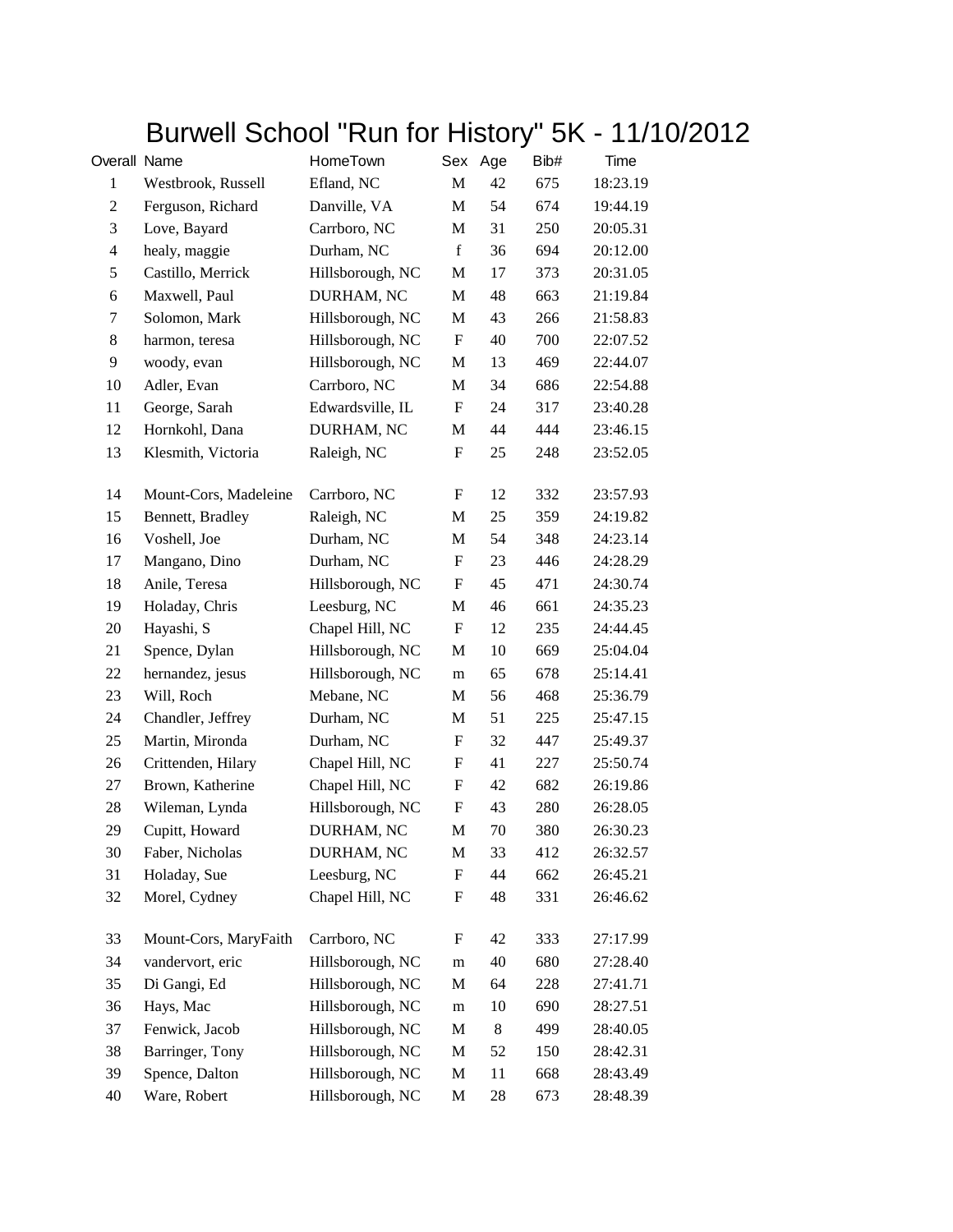| 41 | Riley, William          | Durham, NC        | M                         | 14 | 260 | 28:57.84 |
|----|-------------------------|-------------------|---------------------------|----|-----|----------|
| 42 | read, emily             | Kernersville, NC  | $\mathbf f$               | 57 | 257 | 28:59.85 |
| 43 | Bland, Ruby             | DURHAM, NC        | $\mathbf{F}$              | 63 | 697 | 29:11.57 |
| 44 | Meszaros, Mark          | Hillsborough, NC  | М                         | 54 | 465 | 29:31.91 |
| 45 | Graham, Christopher     | Greensboro, NC    | M                         | 41 | 229 | 29:47.45 |
| 46 | bernstein, david        | Durham, NC        | m                         | 29 | 701 | 29:57.05 |
| 47 | wells, lisa             | Efland, NC        | f                         | 48 | 683 | 29:59.41 |
| 48 | Bray, Lou               | Durham, NC        | $\mathbf F$               | 42 | 301 | 30:08.84 |
| 49 | Jennings, Scott         | Hillsborough, NC  | М                         | 33 | 445 | 30:10.87 |
| 50 | Gonzwez, Christian      | Hillsborough, NC  | M                         | 32 | 660 | 30:12.04 |
| 51 | Chumney, Taylor         | Durham, NC        | $\boldsymbol{\mathrm{F}}$ | 23 | 481 | 30:12.71 |
| 52 | Cors, Tom               | Carrboro, NC      | M                         | 42 | 302 | 30:36.09 |
| 53 | <b>BARRINGER, VICKI</b> | Hillsborough, NC  | $\boldsymbol{\mathrm{F}}$ | 51 | 162 | 30:46.12 |
| 54 | gambling, todd          | Hillsborough, NC  | m                         | 61 | 692 | 31:00.97 |
| 55 | Tummillo, Lisa          | Hillsborough, NC  | F                         | 27 | 672 | 31:31.59 |
| 56 | Love, Liz               | Carrboro, NC      | F                         | 28 | 255 | 31:44.69 |
| 57 | Lamarre-Vincent, Jesse  | DURHAM, NC        | M                         | 31 | 249 | 31:44.77 |
| 58 | Piner, Lucy             | Hillsborough, NC  | $\boldsymbol{\mathrm{F}}$ | 57 | 346 | 31:52.09 |
| 59 | Weadon, Pamela          | Fuquay-Varina, NC | F                         | 46 | 358 | 31:54.32 |
| 60 | Czar, Robyn             | Hillsborough, NC  | F                         | 38 | 306 | 32:05.96 |
| 61 | Cupitt, Julia           | DURHAM, NC        | $\boldsymbol{\mathrm{F}}$ | 64 | 381 | 32:13.85 |
| 62 | Wileman, Tom            | Hillsborough, NC  | M                         | 9  | 288 | 32:22.75 |
| 63 | Esquivel, Jesse         | Durham, NC        | M                         | 38 | 311 | 32:28.70 |
| 64 | Acome, Brianne          | Hillsborough, NC  | F                         | 9  | 470 | 32:31.10 |
| 65 | Spence, Kayla           | Hillsborough, NC  | F                         | 9  | 670 | 32:44.87 |
| 66 | Fenwick, Grace          | Hillsborough, NC  | $\boldsymbol{\mathrm{F}}$ | 10 | 498 | 32:53.46 |
| 67 | Moulton, Kelly          | Rougemont, NC     | F                         | 33 | 466 | 33:05.59 |
| 68 | Dixon, Kelly            | Cary, NC          | F                         | 50 | 309 | 33:15.85 |
| 69 | mills, nathaniel        | Chapel Hill, NC   | m                         | 11 | 677 | 33:21.88 |
| 70 | Shepherd, Jen           | Hillsborough, NC  | F                         | 38 | 265 | 33:24.66 |
| 71 | Chandler, Alicia        | Durham, NC        | F                         | 42 | 224 | 33:25.13 |
| 72 | Blommer, Camille        | Durham, NC        | F                         | 51 | 300 | 35:08.67 |
| 73 | board, james            | Hillsborough, NC  | m                         | 24 | 696 | 35:42.42 |
| 74 | mills, jonathan         | Chapel Hill, NC   | m                         | 45 | 676 | 35:52.31 |
| 75 | Fadden, Emma            | Hillsborough, NC  | ${\bf F}$                 | 11 | 482 | 35:53.05 |
| 76 | Fadden, Stella          | Hillsborough, NC  | $\boldsymbol{F}$          | 8  | 491 | 35:53.13 |
| 77 | wagner, jennifer        | Burlington, NC    | $\mathbf f$               | 35 | 698 | 36:13.74 |
| 78 | Seuge, Vale             | Hillsborough, NC  | F                         | 10 | 667 | 36:21.91 |
| 79 | Fenwick, Sarah          | Hillsborough, NC  | $\boldsymbol{F}$          | 8  | 505 | 36:22.22 |
| 80 | Briggs, Judi            | Hillsborough, NC  | $\boldsymbol{\mathrm{F}}$ | 45 | 211 | 36:22.57 |
| 81 | Poole, Aidan            | Hillsborough, NC  | M                         | 12 | 664 | 36:30.68 |
| 82 | Hicks, Mike             | Mebane, NC        | M                         | 41 | 442 | 37:01.79 |
| 83 | doktor, elizabeth       | Durham, NC        | $\mathbf f$               | 33 | 679 | 37:42.82 |
| 84 | dabney, lisa            | Swansboro, NC     | $\mathbf f$               | 56 | 688 | 37:59.67 |